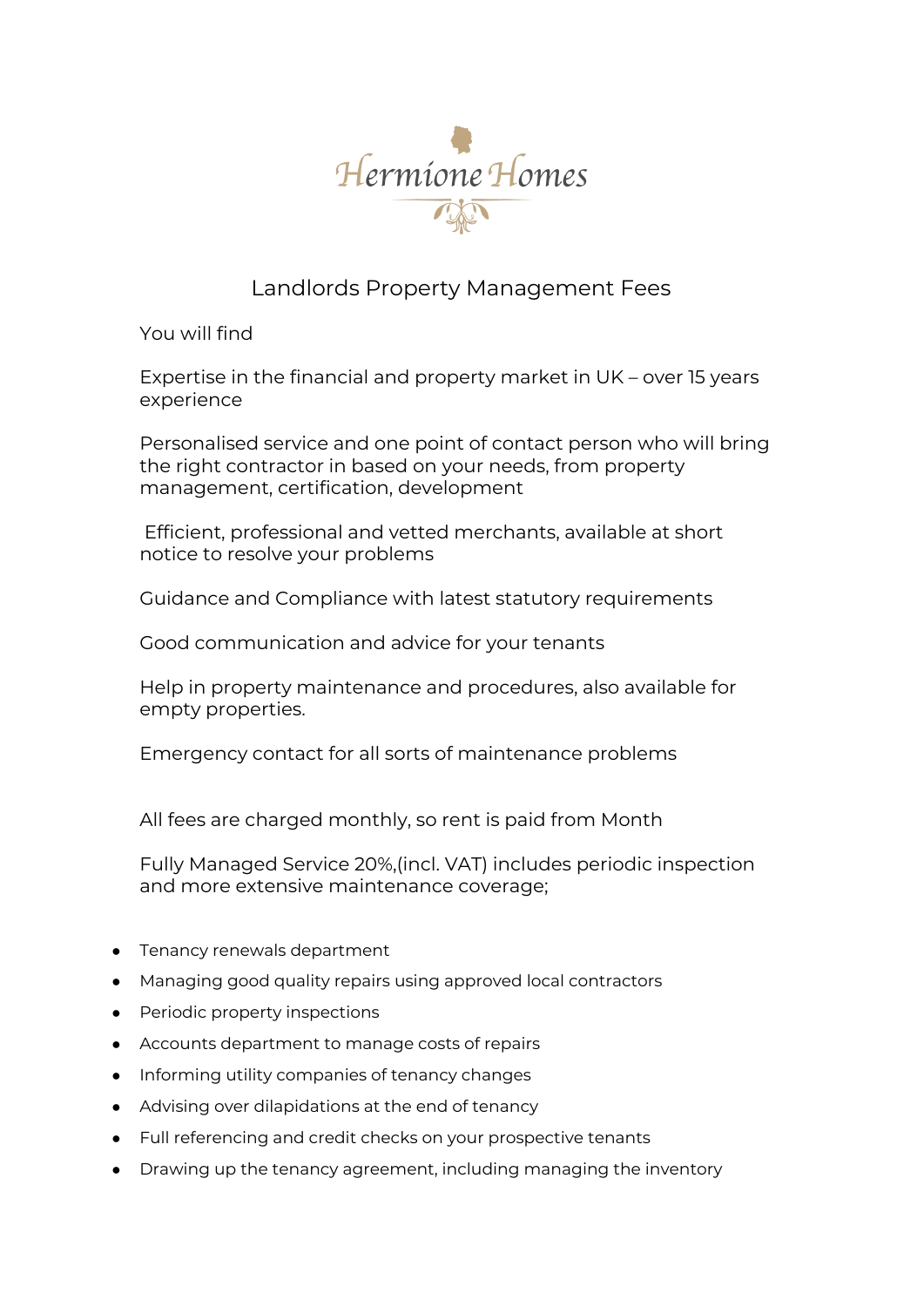- Organising gas and electrical checks and Energy Performance Certificates
- Holding the tenant's deposit in an approved Tenancy Deposit Scheme
- Collecting rent on a monthly basis and paying this into your bank account by BACS within 10 working days, on an agreed date
- Negotiating tenancy renewals on your behalf
- Managing checkout procedures and inspections when tenants leave

Rent collection and Lettings Only Service 15% (incl. VAT)

- Pre-letting services, rental valuation & advice, consent to let, arrangement of photographic reportage & floor plans, market the property in leading UK's portals and third party referrals,
- Full referencing and credit checks on your prospective tenants
- Drawing up the tenancy agreement using NRLA standards, including managing the inventory
- Organising gas and electrical checks and Energy Performance Certificates
- Holding the tenant's deposit in an approved Tenancy Deposit Scheme
- Collecting rent on a monthly basis and paying this into your bank account by BACS within 10 working days, on an agreed date
- Negotiating tenancy renewals on your behalf
- Managing checkout procedures and inspections when tenants leave

Lettings Only 10% (incl. VAT)

- Pre-letting services, rental advice, arrangement of photographic reportage & floor plans, market the property in leading UK's portals and third party referrals
- Full referencing and credit checks on your prospective tenants
- Drawing up the tenancy agreement using NRLA standards, including managing the inventory
- Organising gas and electrical checks and Energy Performance Certificates
- Holding the tenant's deposit in an approved Tenancy Deposit Scheme
- Negotiating tenancy renewals on your behalf
- Managing checkout procedures and inspections when tenants leave